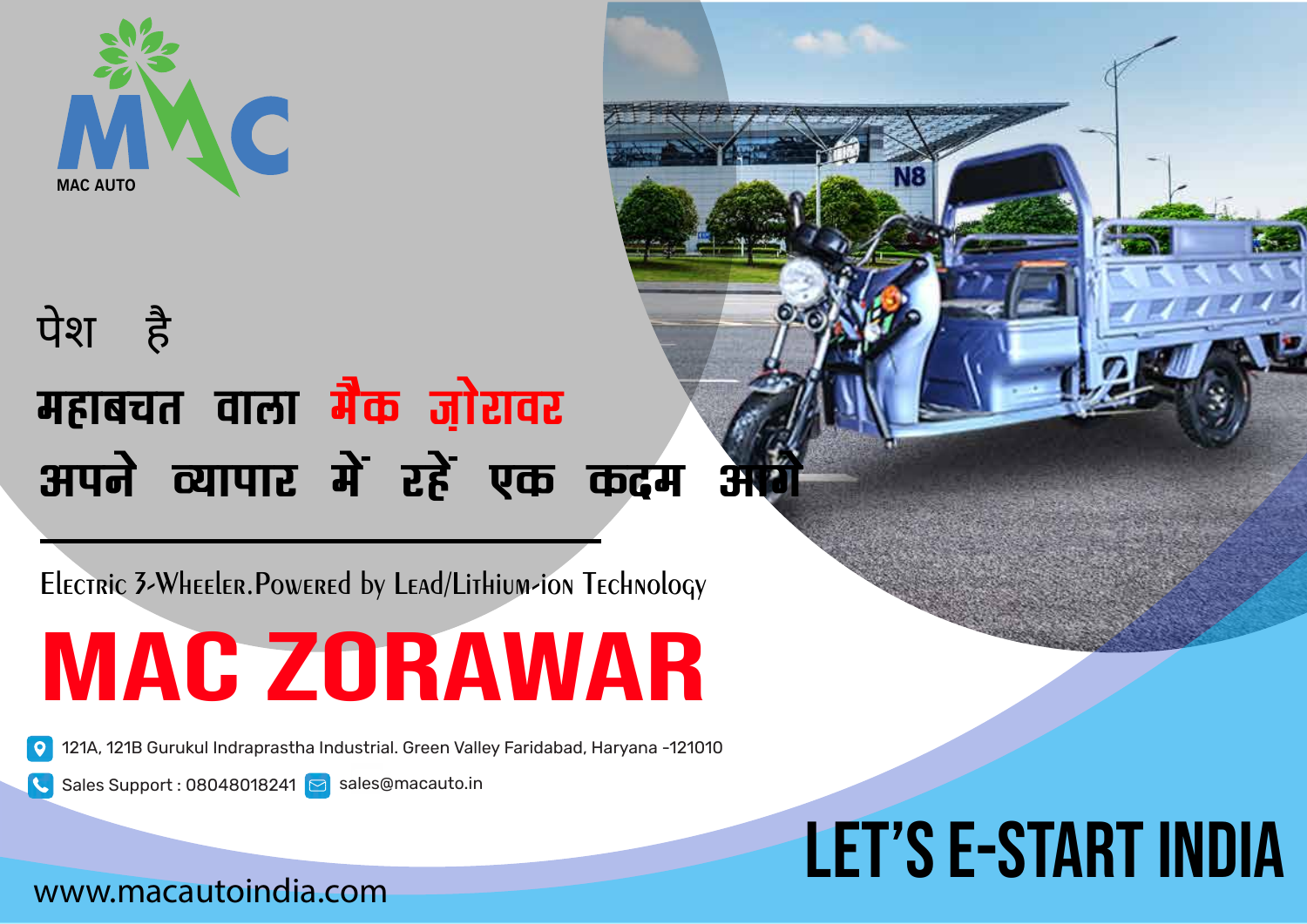

### अपने व्यापार में रहें एक कदम **आगे** महाबचत वाला **मैक जो**रावर पेश है

#### **Better Payload Capacity**

If the looks impress you, try and see its performance, with a high loading capacity and low maintenance, it has the potential of serving many tasks.

#### **Cost Effective**

Renowned for its efficiency in low running cost and low maintenance cost, the MAC Junk is a non-compromising solution to collect waste.

#### **Waste Segregation Facility**

A unique solution to segregate waste with two compartments for wet and dry waste collection.



# let's e-start india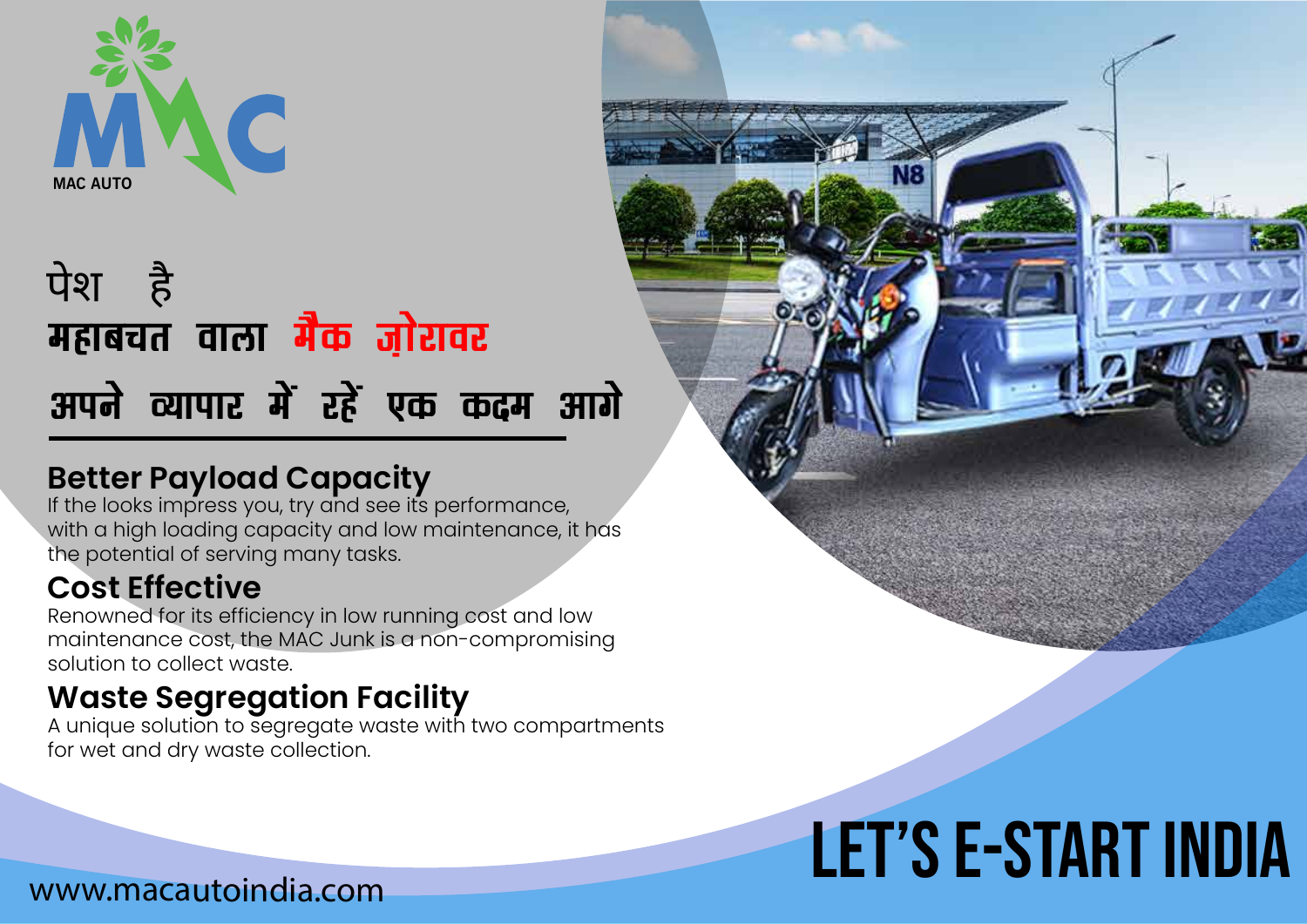| <b>Product Specification &amp; features</b> |                           |                          |  |
|---------------------------------------------|---------------------------|--------------------------|--|
| <b>Comfort</b>                              | Mac Zorawar               | Mac Zorawar +            |  |
| <b>Stylish Cushion Driver Seat</b>          |                           |                          |  |
| <b>Stylish Bumper &amp; Front Panel</b>     | $\checkmark$              | ✓                        |  |
| <b>Brighter Headlight</b>                   | $\checkmark$              | $\checkmark$             |  |
| <b>Realistic Graphic</b>                    | $\checkmark$              |                          |  |
| <b>Comfort</b>                              |                           |                          |  |
| <b>High Relaxable Cushion seat</b>          | Hitlon / Bonded           | Hitlon / Bonded          |  |
| <b>Armrest</b>                              | ×                         |                          |  |
| <b>Rear Shock Absorber</b>                  | $\boldsymbol{\mathsf{x}}$ |                          |  |
| <b>Security</b>                             |                           |                          |  |
| <b>Hand Gripper</b>                         | $\checkmark$              | $\checkmark$             |  |
| <b>Handle Locking</b>                       | $\boldsymbol{\mathsf{x}}$ |                          |  |
| <b>Safety</b>                               |                           |                          |  |
| <b>Front Brake Sensor</b>                   | $\checkmark$              | $\checkmark$             |  |
| <b>Hand Brake System</b>                    | $\checkmark$              | $\checkmark$             |  |
| <b>Rear Brake Sensor</b>                    | $\checkmark$              |                          |  |
| <b>Transmission</b>                         |                           |                          |  |
| <b>Wheel Drive</b>                          | <b>Rear Wheel Driver</b>  | <b>Rear Brake Sensor</b> |  |
| <b>Transmission</b>                         | <b>Differential</b>       | <b>Differential</b>      |  |
| <b>Gear Ration</b>                          | 10:01                     | 10:01                    |  |
| <b>Battery Capacity</b>                     |                           |                          |  |
| <b>Battery Connection</b>                   | 4 Battery in Series       | 4 Battery in Series      |  |
| <b>Performance</b>                          |                           |                          |  |
| <b>Running Distance</b>                     | 90-100Km / Charge         | 90-100Km / Charge        |  |
| <b>Turning Circle diameter</b>              | 2.8 <sub>m</sub>          | 2.8 <sub>m</sub>         |  |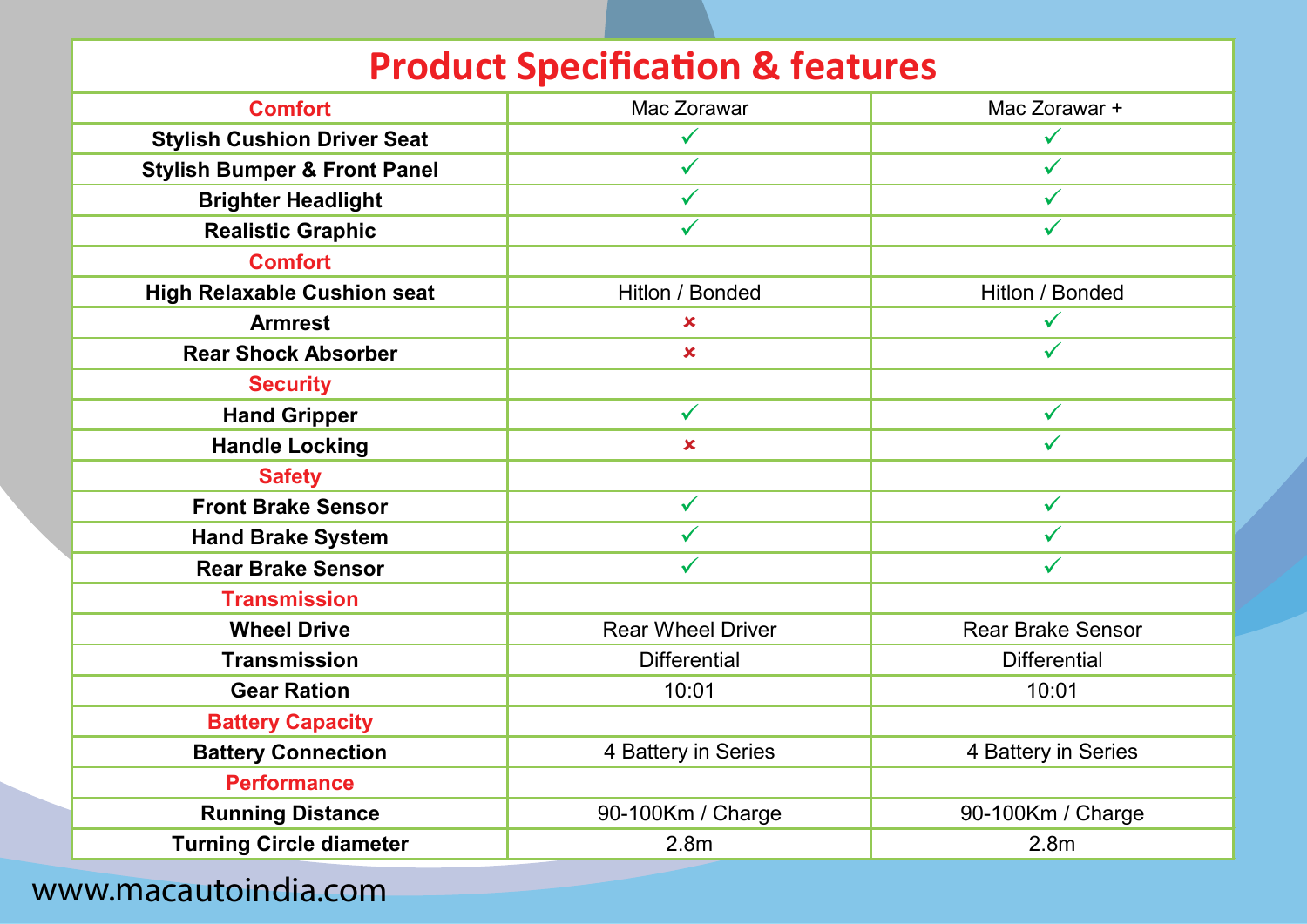| <b>Chassis</b>                       |                              |                              |
|--------------------------------------|------------------------------|------------------------------|
| <b>Suspension</b>                    | Leaf Spring & Rear Shocker   | Leaf Spring & Rear Shocker   |
| <b>Brake System</b>                  | <b>Front &amp; Rear Rods</b> | <b>Front &amp; Rear Rods</b> |
| <b>Front Brake Dia</b>               | <b>130mm</b>                 | <b>130mm</b>                 |
| <b>Rear Brake Dia</b>                | <b>160mm</b>                 | <b>160mm</b>                 |
| <b>Steering System</b>               | <b>Steering Handle</b>       | <b>Steering Handle</b>       |
| <b>Wheel / Rim</b>                   | 215x12"(MS RIM)              | 215x12"(MS RIM)              |
| <b>Tyre</b>                          | Tube Type3.75x12"            | Tube Type3.75x12"            |
| <b>Outer Dimension</b>               |                              |                              |
| Length                               | 2760mm                       | 2760mm                       |
| <b>Width</b>                         | 940mm                        | 940mm                        |
| <b>Hight</b>                         | 1770mm                       | 1770mm                       |
| <b>Wheel Base</b>                    | 2125mm                       | 2125mm                       |
| <b>Ground Clearance form chassis</b> | <b>180mm</b>                 | <b>180mm</b>                 |
| <b>Loading Capacity</b>              |                              |                              |
| <b>Loading Capacity</b>              | up to 800 kgs                | up to 800 kgs                |
| <b>Weight</b>                        |                              |                              |
| <b>Vehicle Kerb Weight</b>           | 380kg                        | 380 <sub>kg</sub>            |
| <b>Vehicle Gross Weight</b>          | 800kg                        | 800 <sub>kg</sub>            |
| <b>Motor Details</b>                 |                              |                              |
| <b>Motor Type</b>                    | <b>BLDC</b>                  | <b>BLDC</b>                  |
| <b>Motor Characteristic</b>          | 48V1000W/32000RPM            | 48V1000W/32000RPM            |
| <b>Water Ingress</b>                 | <b>IP 65</b>                 | IP 65                        |
| <b>Colling Type</b>                  | Air Cool With fan            | Air Cool With fan            |